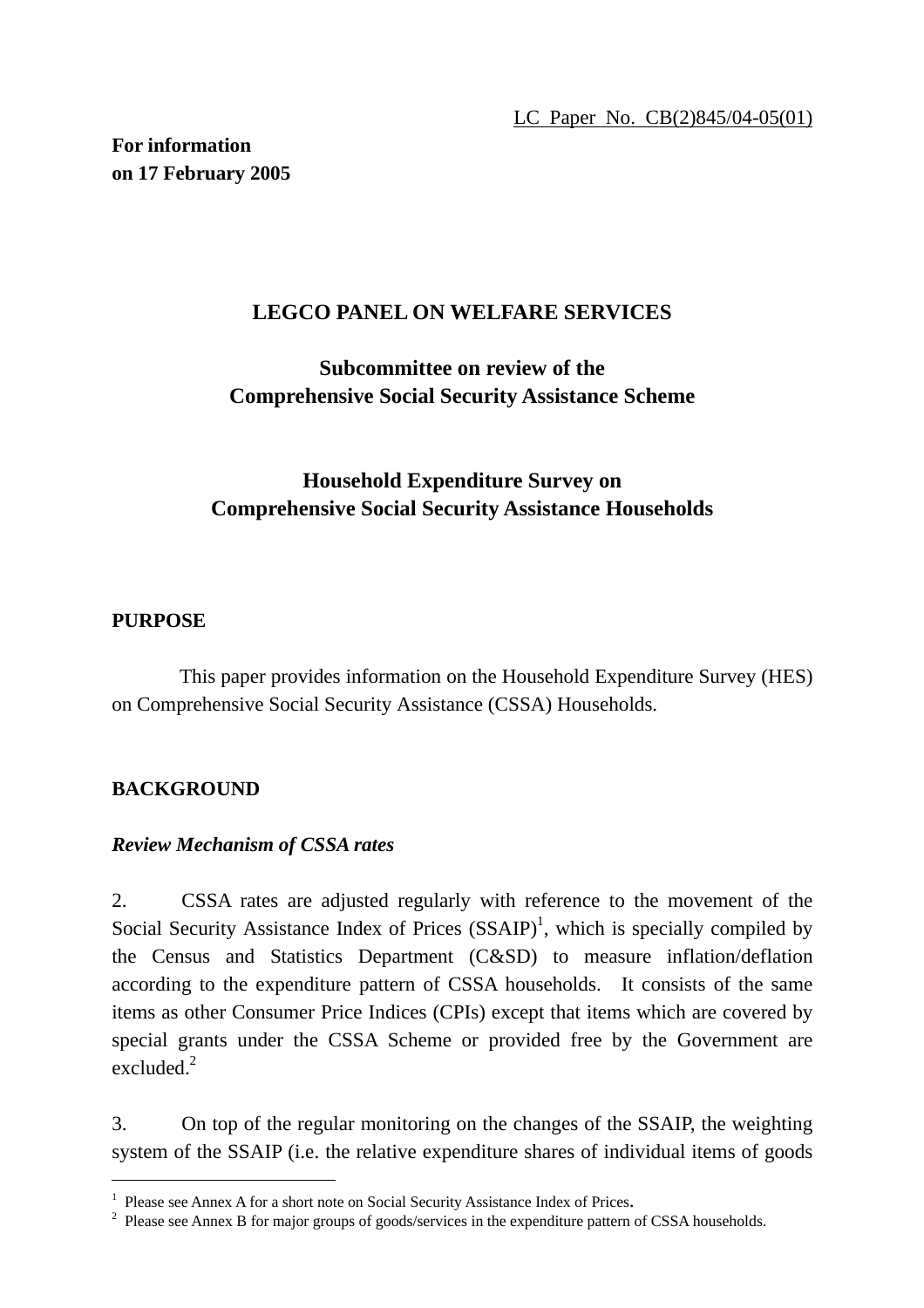and services covered by the index) are updated every five years on the basis of the findings of the HES on CSSA households.

### *HES*

4. The C&SD conducts an HES once every five years to collect up-to-date information on the expenditure patterns of households in Hong Kong. The major objective is to update the expenditure weights used in the compilation of the CPIs. The survey covers all land domestic households in Hong Kong apart from those with CSSA recipients.

5. In parallel with the above HES, a similar survey is conducted jointly by the Social Welfare Department (SWD) and the C&SD on households receiving CSSA to collect up-to-date information on the expenditure patterns of these households.

### **HES ON CSSA HOUSEHOLDS**

#### *Survey objective*

6. The objective of the HES on CSSA Households is to collect data for (i) studying the latest expenditure patterns of CSSA households and (ii) updating the expenditure weights of the SSAIP. The basket of goods and services included in the compilation of the index and their respective weights are updated once every five years based on the results of the survey.

#### *Survey period*

7. The data collection period covers a whole year so as to take into account seasonal variations in consumer spending. A new round of the HES, as well as the HES on CSSA Households, has been launched in October 2004 and will last till September 2005. The 12-month survey period is broken down into 26 bi-weekly cycles. Each household participating in the survey is asked to take part in one cycle only so as to reduce their responding burden.

#### *Survey coverage and sample size*

8. All CSSA cases with at least one eligible member receiving the standard rate and living in local domestic households are covered in the survey. A random sample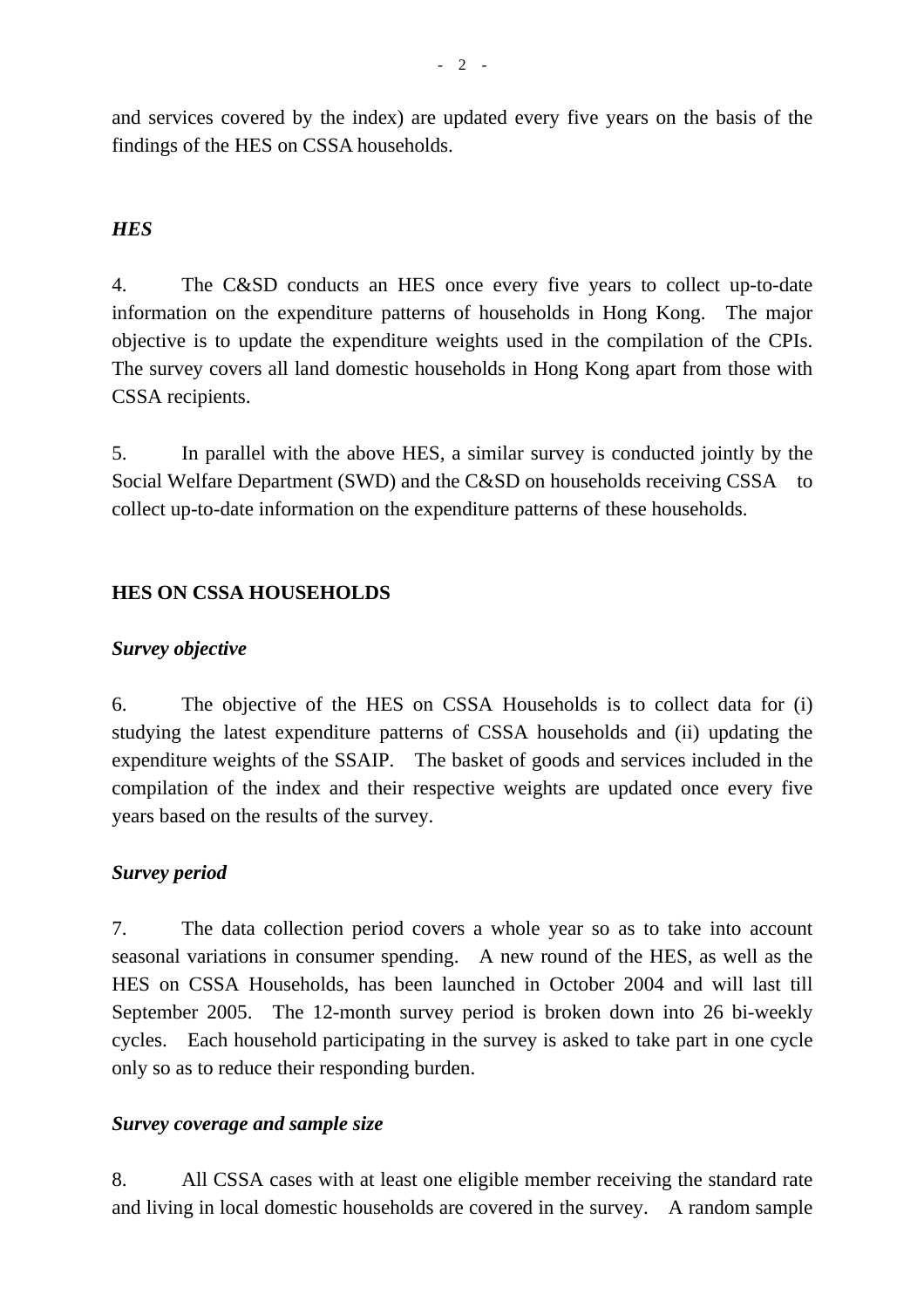of CSSA households from various geographical areas and categories of households has been drawn by the SWD based on their administrative records. The target sample size for this survey round is 1 600 CSSA households.

### *Data collection method*

9. A diary-keeping approach is adopted for data collection. Households selected for the survey are requested to record, on a daily basis and for a period of two consecutive weeks, every expenditure item that they have purchased and the amount spent on each item. They are also asked to record regular payments such as rent, electricity charges, telephone service charges, etc.

10. During the two-week diary-keeping period, survey interviewers pay several visits to the households concerned to collect the completed daily expenditure records and to assist them in completing the records if required.

11. In order to better capture expenses on items like furniture and electrical appliances, which are spent on a less frequent basis, a longer reference period is used. Households are given a list of infrequently-purchased items and are asked to indicate whether they have purchased any of the items during a specified three-month reference period and the amount incurred.

## *Timing for availability of survey results*

12. Upon the completion of the 2004/05 HES on CSSA Households, a new series of SSAIP will be compiled with October 2004 to September 2005 as the base period. In view of public concern over the adjustment of CSSA rates, it is planned that preliminary results of the survey based on the data collected in the first three quarters will be provided to SWD for reference in late 2005. As there are seasonal variations in expenditure patterns, the actual updating of the SSAIP basket of goods and services and their respective weights will be carried out when all the survey data become available. The major results of the 2004/05 HES on CSSA Households and the 2004/05-based SSAIP series are expected to be available in mid-2006.

**Census and Statistics Department February 2005**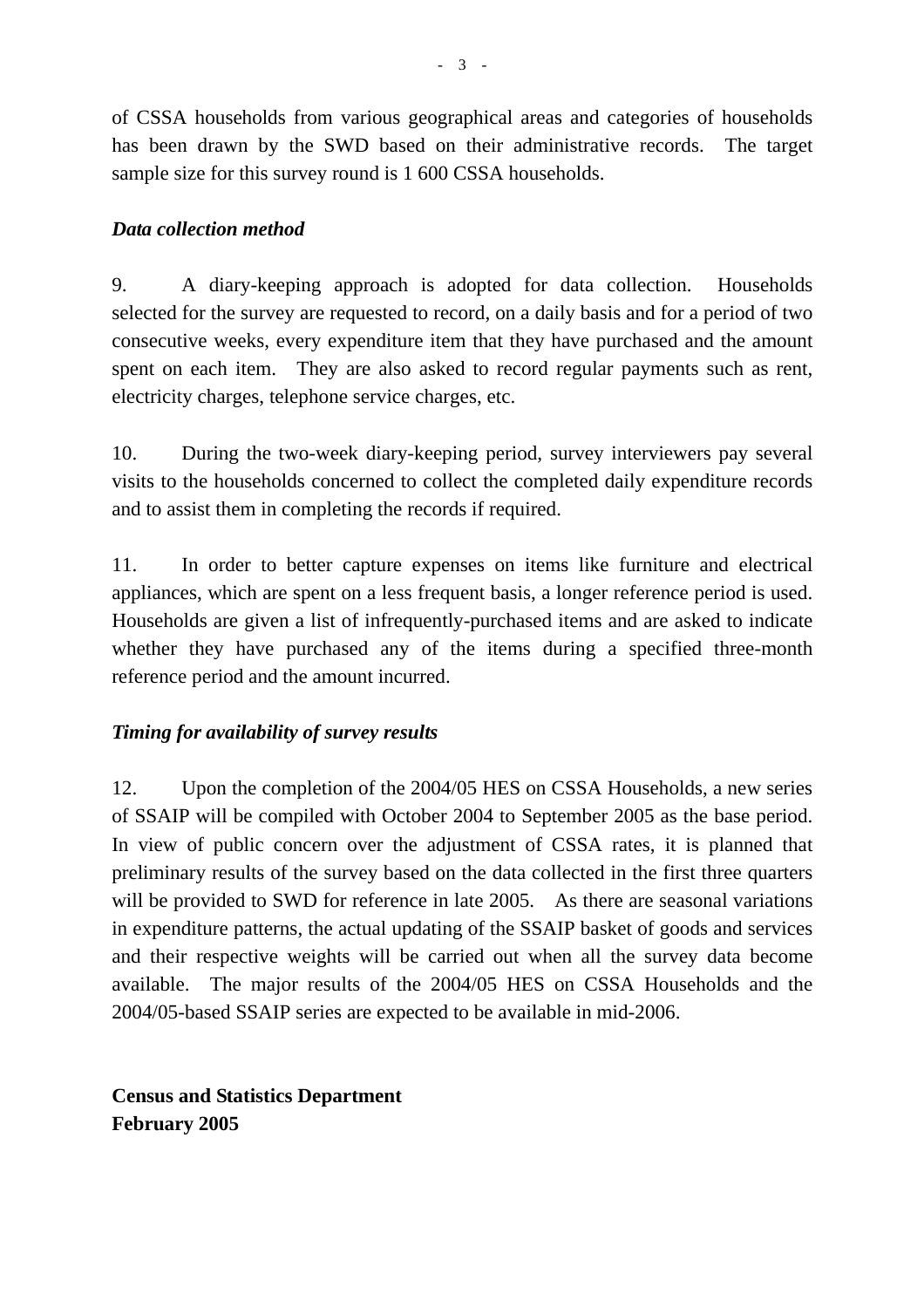## **The Social Security Assistance Index of Prices (SSAIP)**

## *A. What is SSAIP*

1. The SSAIP has functions like the commonly known Consumer Price Indices (CPIs) like CPI(A), CPI(B) and CPI(C) and the Composite CPI, which aim at reflecting the price movements that are experienced by the target groups covered by the index. The SSAIP covers households which are living on CSSA while the general CPIs target at Hong Kong population except those which are in the lowest and highest 5% expenditure groups and households which are living on CSSA.

2. More specifically, SSAIP reflects the price movements insofar as the goods and services covered under the CSSA standard rates are concerned. The index is compiled by C&SD for use by SWD as a reference in making adjustments to CSSA standard rates to take account of price changes.

## *B. Compilation of SSAIP*

- 3. The SSAIP comprises the following three basic components:
	- (a) a *basket* of goods and services covered by the index;
	- (b) a *weighting system* i.e. relative importance of individual items of goods and services; and
	- (c) monthly *average retail prices* of individual items of goods and services.

4. For the *basket*, all items of goods and services consumed by CSSA recipients are included *except* items that are:

- (1) covered by special grants (such as rent, water and sewage charges and education related expenses) for which any changes in the prices will be catered for by regular adjustments made to the levels of these grants; or
- (2) provided free by the Government.

5. As for the *weighting system*, the weights are based on the proportion of actual expenditure by CSSA recipients on individual items of goods and services as obtained from the HES. The weighting system thus represents the collective expenditure pattern of CSSA households in respect of all consumption items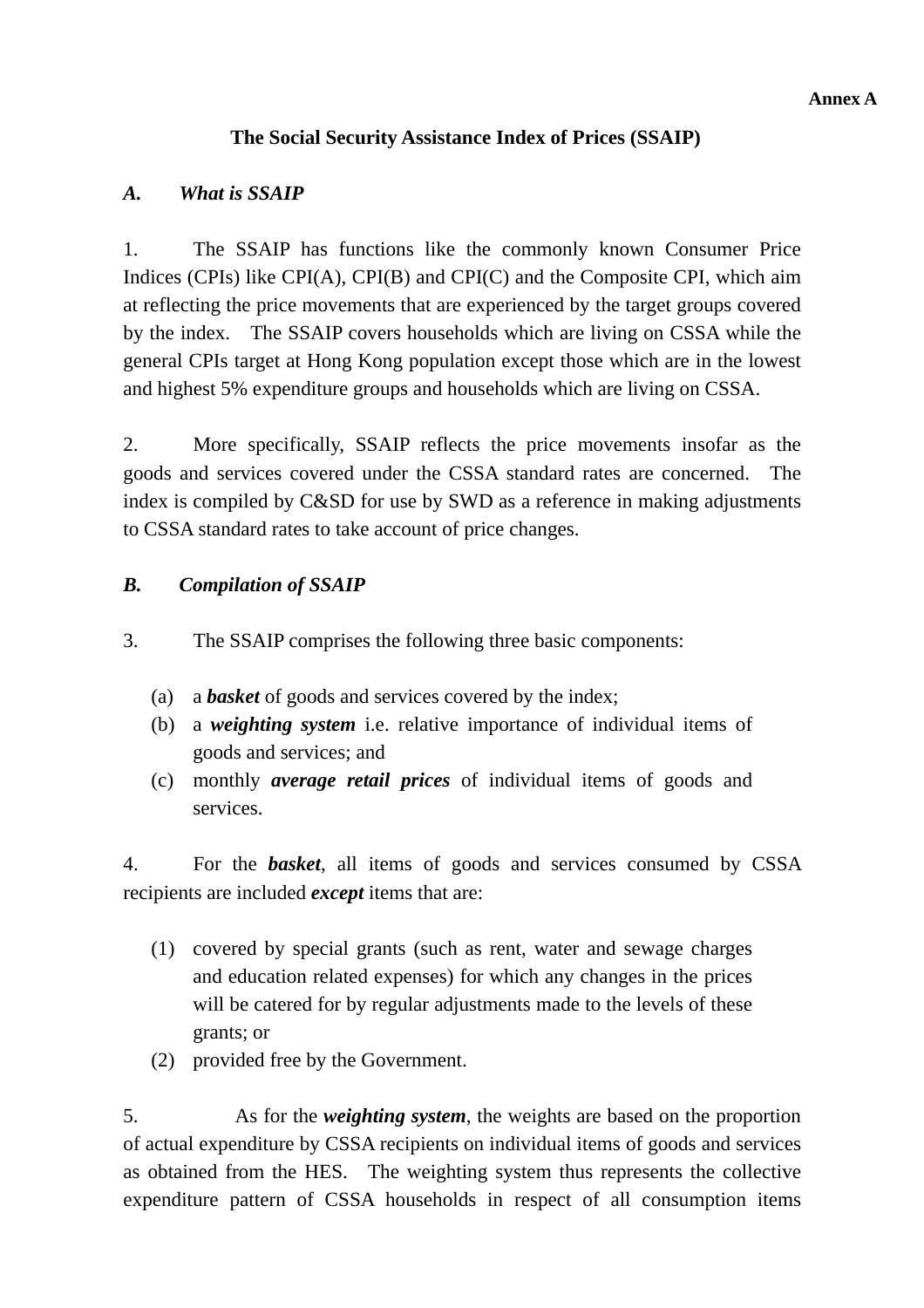covered by the CSSA standard rates.

6. As regards the monthly *average retail prices* of individual items of goods and services, the price data which are collected by the C&SD for the CPI(A) are used.

7. The rate of change in the SSAIP is computed by applying the expenditure weights of individual consumption items to their corresponding price changes over the base period.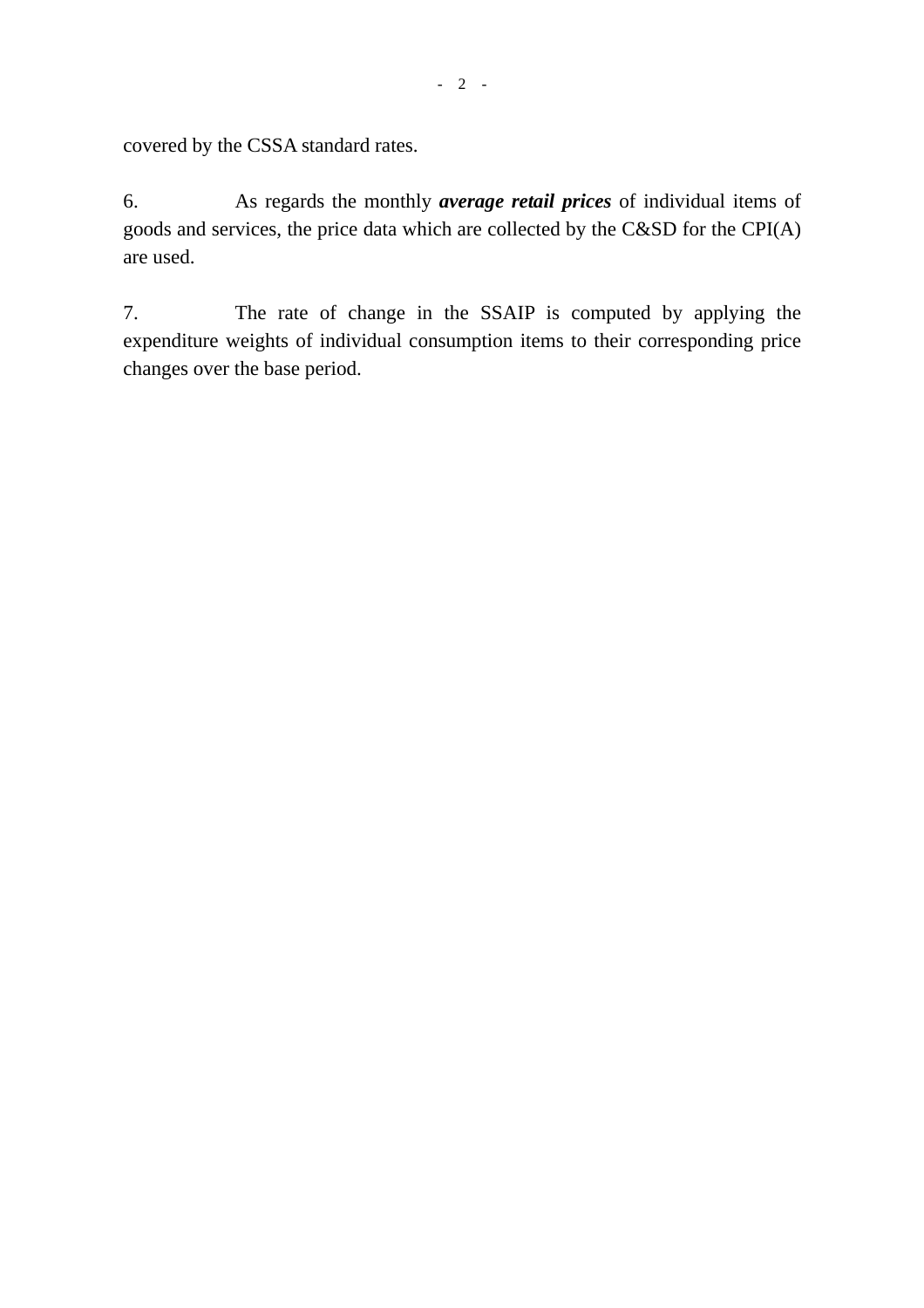# **Average Monthly Per Capita Expenditure of Single Person and Family Member Recipients of CSSA by Major Group of Goods and Services**

# *Average monthly per capita expenditure (at Oct 1999 – Sep 2000 prices)*

| Major group<br>of goods and services                   | Single person<br>recipients |                   |                              | <b>Family member</b><br>recipients |                              |                              | All<br>recipients |                              |                              |
|--------------------------------------------------------|-----------------------------|-------------------|------------------------------|------------------------------------|------------------------------|------------------------------|-------------------|------------------------------|------------------------------|
|                                                        | $\mathbb{S}$                | $\frac{0}{2}$ (1) | $\frac{9}{6}$ <sup>(2)</sup> | \$                                 | $\frac{9}{6}$ <sup>(1)</sup> | $\frac{9}{6}$ <sup>(2)</sup> | $\mathcal{S}$     | $\frac{9}{6}$ <sup>(1)</sup> | $\frac{0}{2}$ <sup>(2)</sup> |
| Food                                                   | 1,427                       | <b>100</b>        | (43)                         | 964                                | <b>100</b>                   | (38)                         | 1,084             | <b>100</b>                   | (39)                         |
| <b>Meals bought away from home</b>                     | 650                         | 46                | (19)                         | 302                                | 31                           | (12)                         | 392               | 36                           | (14)                         |
| Cantonese restaurants / fan-tims                       | 295                         | 21                |                              | 76                                 | 8                            |                              | 133               | 12                           |                              |
| Fast food shops                                        | 92                          | 6                 |                              | 83                                 | 9                            |                              | 85                | 8                            |                              |
| Cafés                                                  | 103                         | 7                 |                              | 59                                 | 6                            |                              | 71                | 7                            |                              |
| Rice, noodle and rice-stick stalls                     | 71                          | 5                 |                              | 26                                 | 3                            |                              | 38                | 3                            |                              |
| Others                                                 | 88                          | 6                 |                              | 58                                 | 6                            |                              | 66                | 6                            |                              |
| Food (excluding meals bought away                      |                             |                   |                              |                                    |                              |                              |                   |                              |                              |
| from home)                                             | 777                         | 54                | (23)                         | 662                                | 69                           | (26)                         | 692               | 64                           | (25)                         |
| Salt-water/fresh-water fishes                          | 149                         | 10                |                              | 92                                 | 10                           |                              | 107               | 10                           |                              |
| Pork, locally slaughtered                              | 101                         | $\overline{7}$    |                              | 86                                 | 9                            |                              | 90                | 8                            |                              |
| Fresh vegetables                                       | 91                          | 6                 |                              | 72                                 | 7                            |                              | 77                | 7                            |                              |
| Fresh fruits                                           | 68                          | 5                 |                              | 52                                 | 5                            |                              | 56                | 5                            |                              |
| Others                                                 | 367                         | 26                |                              | 360                                | 37                           |                              | 362               | 33                           |                              |
| <b>Housing</b>                                         | 824                         | <b>100</b>        | (25)                         | 525                                | <b>100</b>                   | (20)                         | 603               | <b>100</b>                   | (22)                         |
| Rental charges, including rates<br>and government rent | 790                         | 96                |                              | 488                                | 93                           |                              | 566               | 94                           |                              |
| Others                                                 | 34                          | $\overline{4}$    |                              | 37                                 | $\tau$                       |                              | 37                | 6                            |                              |
| <b>Electricity, gas and water</b>                      | 127                         | <b>100</b>        | (4)                          | 132                                | <b>100</b>                   | (5)                          | 131               | <b>100</b>                   | (5)                          |
| Electricity                                            | 61                          | 48                |                              | 62                                 | 47                           |                              | 62                | 47                           |                              |
| Towngas and liquefied petroleum<br>gas                 | 55                          | 43                |                              | 55                                 | 42                           |                              | 55                | 42                           |                              |
| Water and sewage charges                               | 11                          | 9                 |                              | 15                                 | 12                           |                              | 14                | 11                           |                              |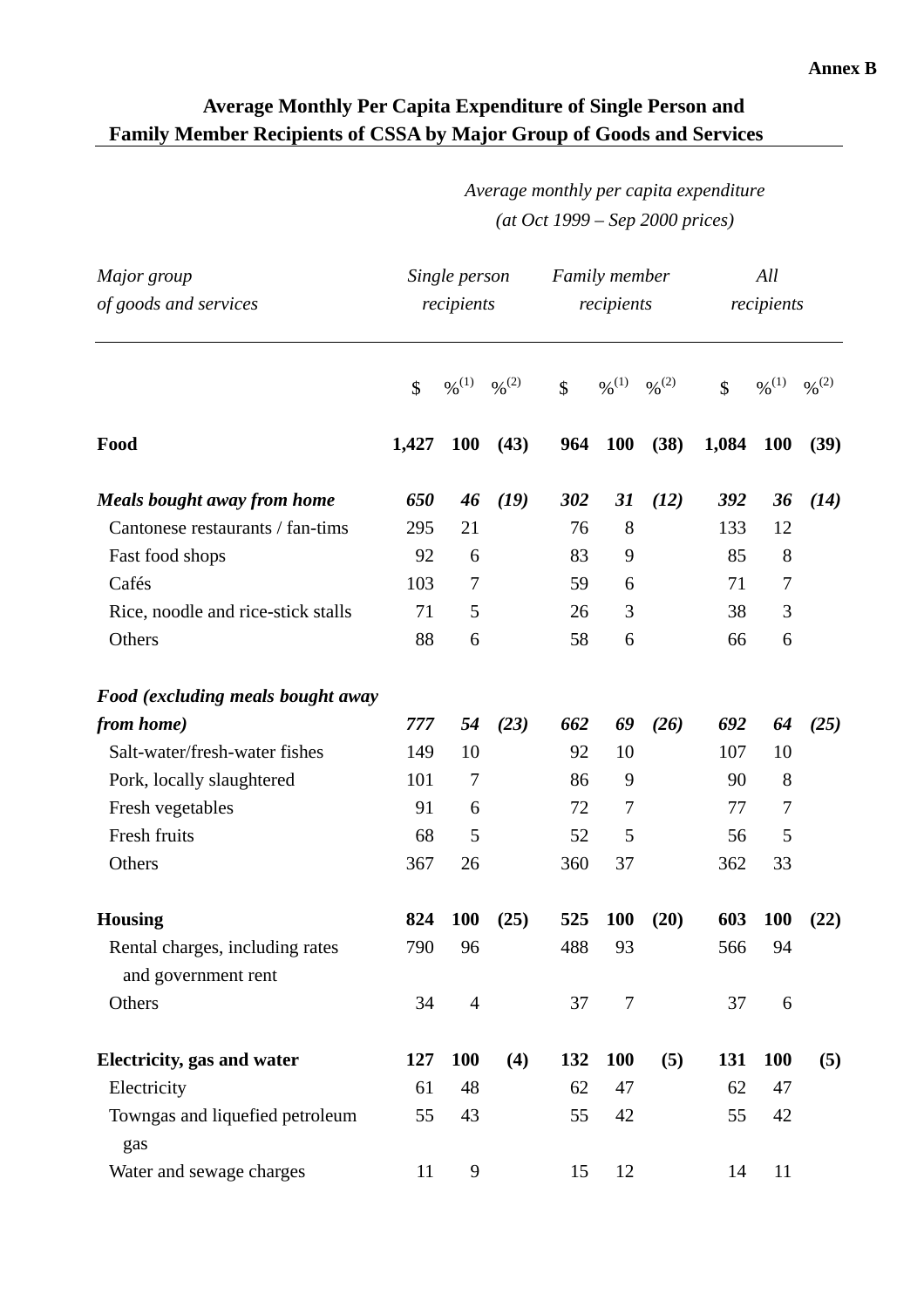# *Average monthly per capita expenditure (at Oct 1999 – Sep 2000 prices)*

| Major group<br>of goods and services      | Single person<br>recipients |                              |                              | Family member<br>recipients |                              |                     | All<br>recipients |                |                   |
|-------------------------------------------|-----------------------------|------------------------------|------------------------------|-----------------------------|------------------------------|---------------------|-------------------|----------------|-------------------|
|                                           | \$                          | $\frac{9}{6}$ <sup>(1)</sup> | $\frac{0}{2}$ <sup>(2)</sup> | $\mathbb{S}$                | $\frac{9}{6}$ <sup>(1)</sup> | $\frac{9}{6}^{(2)}$ | $\mathbb{S}$      | $\%^{(1)}$     | $\frac{96(2)}{2}$ |
| <b>Alcoholic drinks and tobacco</b>       | 97                          | <b>100</b>                   | (3)                          | 47                          | <b>100</b>                   | (2)                 | 60                | <b>100</b>     | (2)               |
| Cigarettes                                | 78                          | 81                           |                              | 39                          | 83                           |                     | 49                | 82             |                   |
| Chinese wines                             | 12                          | 12                           |                              | $\overline{4}$              | 8                            |                     | 6                 | 10             |                   |
| Others                                    | $\tau$                      | $\tau$                       |                              | $\overline{4}$              | 9                            |                     | 5                 | 8              |                   |
| <b>Clothing and footwear</b>              | 93                          | <b>100</b>                   | (3)                          | 117                         | <b>100</b>                   | (5)                 | 110               | <b>100</b>     | (4)               |
| Men/Women's outerclothing                 | 54                          | 58                           |                              | 40                          | 34                           |                     | 43                | 39             |                   |
| Children's outerclothing                  | $\overline{\phantom{a}}$    | $\overline{\phantom{a}}$     |                              | 32                          | 28                           |                     | 24                | 22             |                   |
| Men/Women's footwear                      | 19                          | 21                           |                              | 16                          | 13                           |                     | 17                | 15             |                   |
| Children's footwear                       | $\mathbf{1}$                | $\mathbf{1}$                 |                              | 15                          | 13                           |                     | 12                | 10             |                   |
| Others                                    | 18                          | 20                           |                              | 14                          | 12                           |                     | 15                | 14             |                   |
| Durable goods                             | 90                          | <b>100</b>                   | (3)                          | 75                          | <b>100</b>                   | (3)                 | 79                | <b>100</b>     | (3)               |
| <b>Electrical appliances</b>              | 25                          | 27                           |                              | 21                          | 27                           |                     | 22                | 27             |                   |
| Furniture                                 | 19                          | 21                           |                              | 9                           | 12                           |                     | 11                | 15             |                   |
| Personal computer set                     | 8                           | 9                            |                              | 8                           | 11                           |                     | 8                 | 10             |                   |
| Watches, cameras and optical goods        | 8                           | 9                            |                              | 7                           | 10                           |                     | 7                 | 9              |                   |
| Video and sound equipment                 | 8                           | 9                            |                              | 6                           | 8                            |                     | 7                 | 8              |                   |
| Others                                    | 23                          | 26                           |                              | 24                          | 32                           |                     | 24                | 30             |                   |
| <b>Miscellaneous goods</b>                | 255                         | 100                          | (8)                          | 235                         | 100                          | (9)                 | 240               | 100            | (9)               |
| Proprietary medicines and supplies        | 107                         | 42                           |                              | 42                          | 18                           |                     | 59                | 24             |                   |
| Books and periodicals                     | $\overline{2}$              | $\mathbf{1}$                 |                              | 70                          | 30                           |                     | 52                | 22             |                   |
| Cosmetics and personal care               |                             |                              |                              |                             |                              |                     |                   |                |                   |
| products                                  | 38                          | 15                           |                              | 39                          | 17                           |                     | 39                | 16             |                   |
| Newspapers                                | 38                          | 15                           |                              | 22                          | 10                           |                     | 27                | 11             |                   |
| Household cleansing tools and<br>supplies | 16                          | 6                            |                              | 15                          | 6                            |                     | 15                | 6              |                   |
| Stationery                                | $\mathbf{1}$                | $\#$                         |                              | 14                          | 6                            |                     | 11                | $\overline{4}$ |                   |
| Others                                    | 54                          | 21                           |                              | 33                          | 14                           |                     | 38                | 16             |                   |